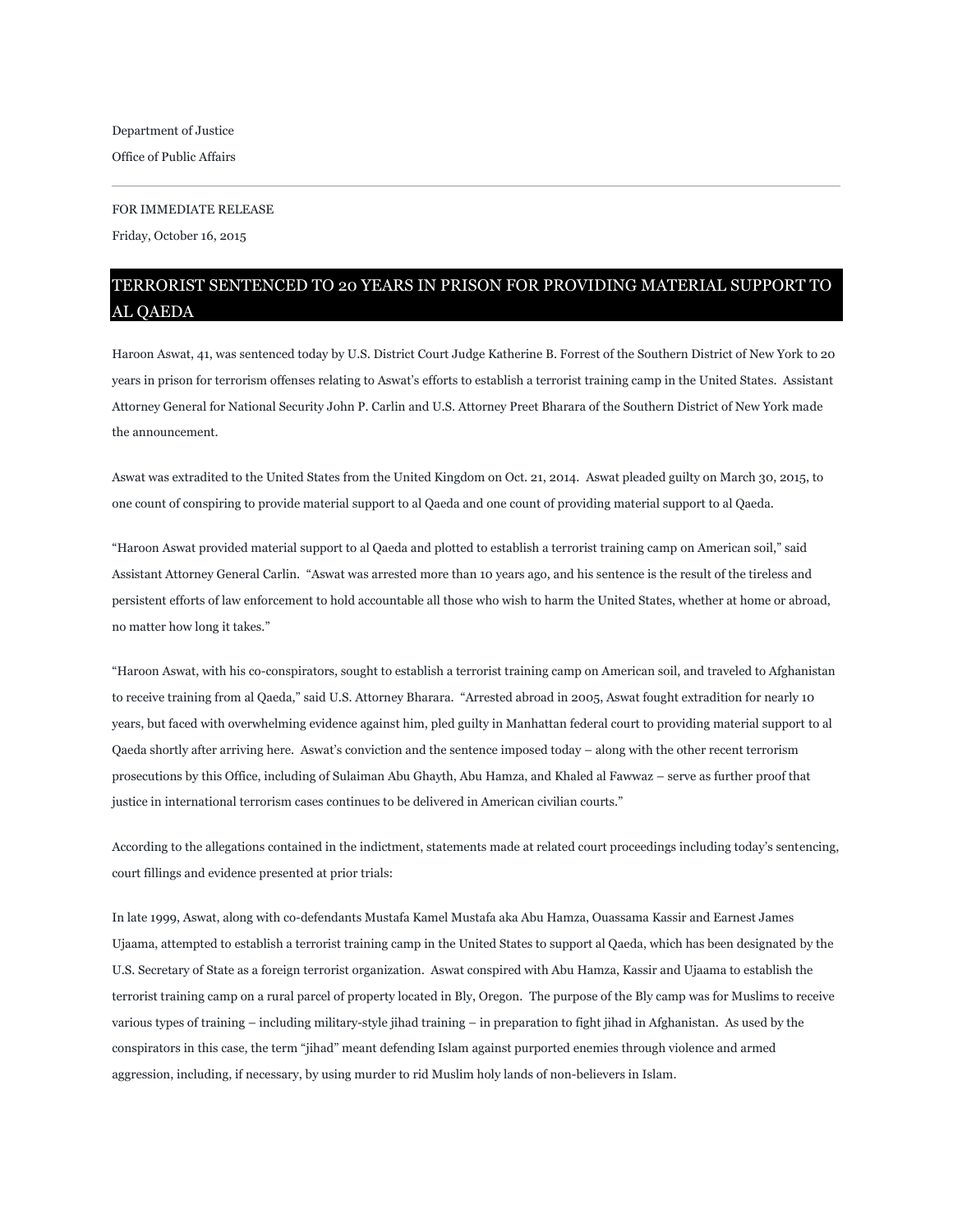In a letter faxed from Ujaama in the United States to Abu Hamza in the United Kingdom, the property in Bly was described as a place that "looks just like Afghanistan," and the letter noted that the men at Bly were "stock-piling weapons and ammunition." In late 1999, after transmitting the faxed letter, Abu Hamza directed Aswat and Kassir, both of whom resided in London and attended Abu Hamza's mosque there, to travel to Oregon to assist in establishing the camp. On Nov. 26, 1999, Aswat and Kassir arrived in New York, and then traveled to Bly.

Aswat and Kassir traveled to Bly for the purpose of training men to fight jihad. Kassir told witnesses that he supported Usama Bin Laden and al Qaeda, and that he had previously received jihad training in Pakistan. Kassir also possessed a compact disc that contained instructions on how to make bombs and poisons. After leaving Bly, Aswat and Kassir traveled to Seattle where they resided at a mosque for approximately two months. While in Seattle, Kassir, in Aswat's presence, provided men from the mosque with additional terrorist training lessons – including instructions on different types of weapons, how to construct a homemade silencer for a firearm, how to assemble and disassemble an AK-47 and how an AK-47 could be altered to be fully automatic and to launch a grenade. On another occasion, with Aswat sitting by his side, Kassir announced to the men in Seattle that he had come to the United States for martyrdom and to destroy, and he informed his audience that some of them could die or get hurt.

Aswat subsequently linked up with al Qaeda and received training at al Qaeda's al Faruq training camp in Afghanistan, which was al Qaeda's primary training camp and where recruits were trained in topics that included military tactics, weapons and explosives. Aswat remained in Afghanistan after the terrorist attacks of Sept. 11, 2001, and after the United States invaded Afghanistan. A ledger recovered in September 2002 from an al Qaeda safe house in Karachi, Pakistan, listed a number of individuals associated with al Qaeda, including Aswat. The al Qaeda safe house was used by Khalid Sheikh Mohammed, al Qaeda's chief operational planner and the alleged planner of the terrorist attacks of Sept. 11, 2001.

At the time of Aswat's arrest in Zambia in 2005, he had a computer with him that contained, among other things: a book on survival skills in the event of a nuclear, biological and chemical weapon detonation; the "Anarchist Cookbook," which contained instructions on how to make bombs and hack into computers; a hand-to-hand combat instruction manual, which noted that its purpose was to "teach you how you can kill another person with your own two hands;" the "Close Combat Textbook;" and the "Big Book of Mischief," which also contained detailed and extensive instructions on how to make explosives.

\* \* \*

Aswat was convicted of one count of conspiracy to provide material support to al Qaeda, and one count of providing material support to al Qaeda. In addition to the term of imprisonment, Judge Forrest sentenced Aswat to 20 years and imposed a \$200 special assessment. Judge Forrest also ordered that Aswat be removed from the United States to the United Kingdom following the completion of his sentence.

Abu Hamza and Kassir were previously convicted for their roles in attempting to establish a terrorist training camp in the United States. On May 12, 2009, after a four-week jury trial in the Southern District of New York, Kassir was found guilty of charges relating to his efforts to establish the terrorist training camp in Bly and his operation of several terrorist websites. On Sept. 15, 2009, U.S. District Judge John F. Keenan of the Southern District of New York sentenced Kassir to life in prison.